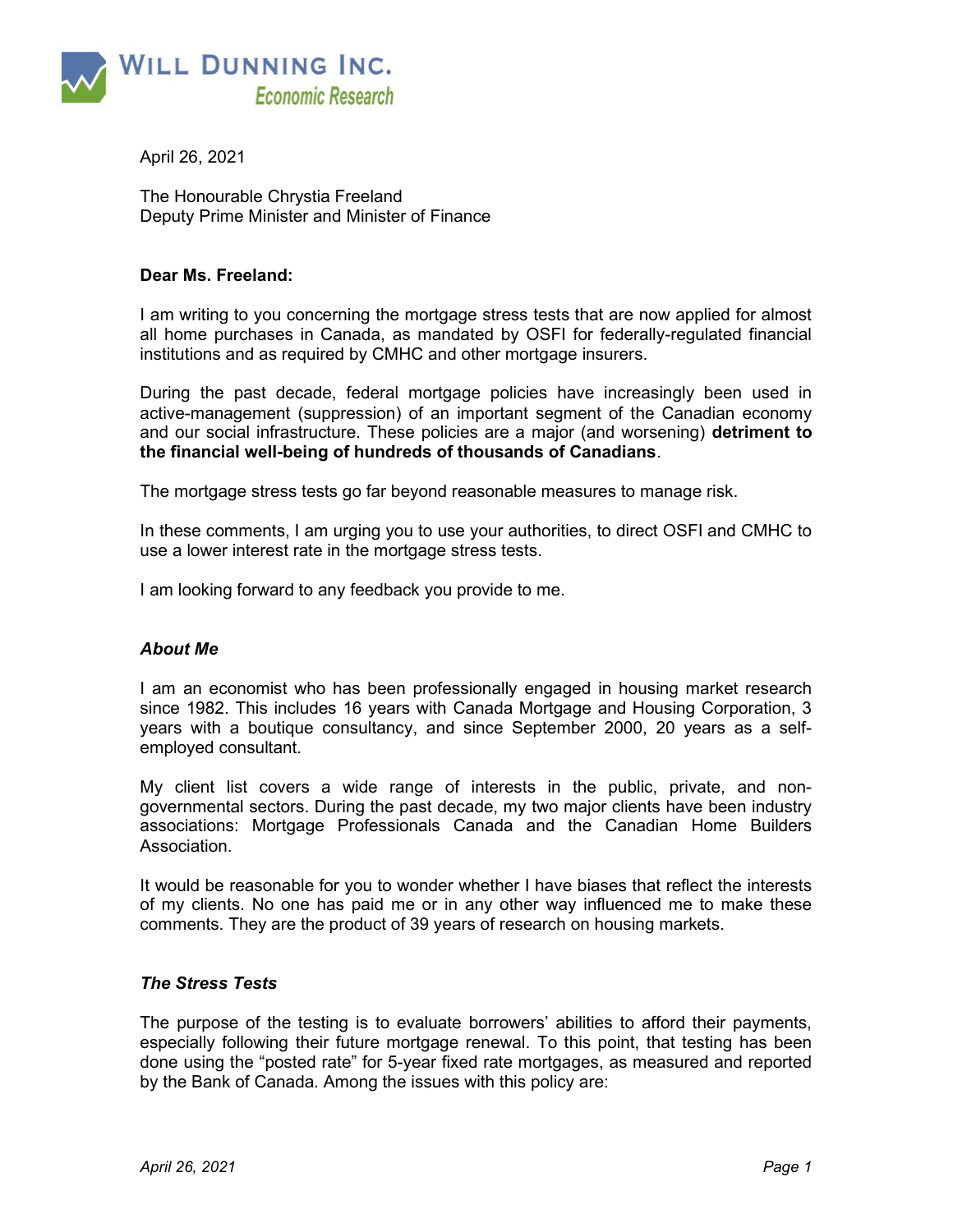

- The "posted rates" are established by the lenders for their own administrative purposes, and are in no sense a signal from the marketplace, especially not in terms of expectations about future interest rates.
- At the time of a future mortgage renewal (usually in five years), the borrowers' incomes will have grown, which will reduce the impacts of a higher interest rate. The tests do not consider this.
- The stress tests include implicit assumptions about how much principal will be repaid. Regular payments at an interest rate lower than the posted rate mean that actual repayment of principal will be considerably larger than is implicitly assumed. Therefore, the stress test calculations over-estimate the impact of a future rise in the interest rate.

The Bank of Canada publishes data on contracted mortgage interest rates, covering the period since 2013. That data shows that the highest monthly-average interest rate for "Funds advanced" for "Fixed rate, 5 years and over" is 3.76%. As of January this year, the average rate was 1.96%.

The mortgage stress tests currently use a minimum rate of 4.79%, and OSFI proposes raising the minimum rate to 5.25%. There is no historical precedent for the using these high rates in testing borrowers. Moreover, no credible analysts expect mortgage interest rates to rise to anywhere near the test rate in the foreseeable future.

Therefore, within a risk management framework, there is no justification for the interest rate currently employed by the stress tests, let alone OSFI's proposal for an even-higher rate.

# OSFI's Mandate

The OSFI website provides a short description of its mandate, beginning with "OSFI advances a regulatory framework designed to control and manage risk."

In the mortgage stress tests, reliance upon interest rates that are far higher than any credible risk scenarios goes far beyond OSFI's mandate.

In its consultation on raising the interest rate (to a proposed floor of 5.25%) OSFI is attempting to justify use of an unrealistic and punitive interest rate, due to a need to assess the impacts of future job loss or income reductions: "The minimum qualifying rate adds a margin of safety that ensures borrowers will have the ability to make mortgage payments in the event of change in circumstances, such as the reduction of income or a rise in mortgage interest rates."

But, the consequences of reduced income will depend chiefly on the amounts of reduction. The interest rate is largely irrelevant to that concern.

To any informed observer, it is obvious that OSFI has been acting far in excess of its mandate. Its job is not to manage Canadian housing markets.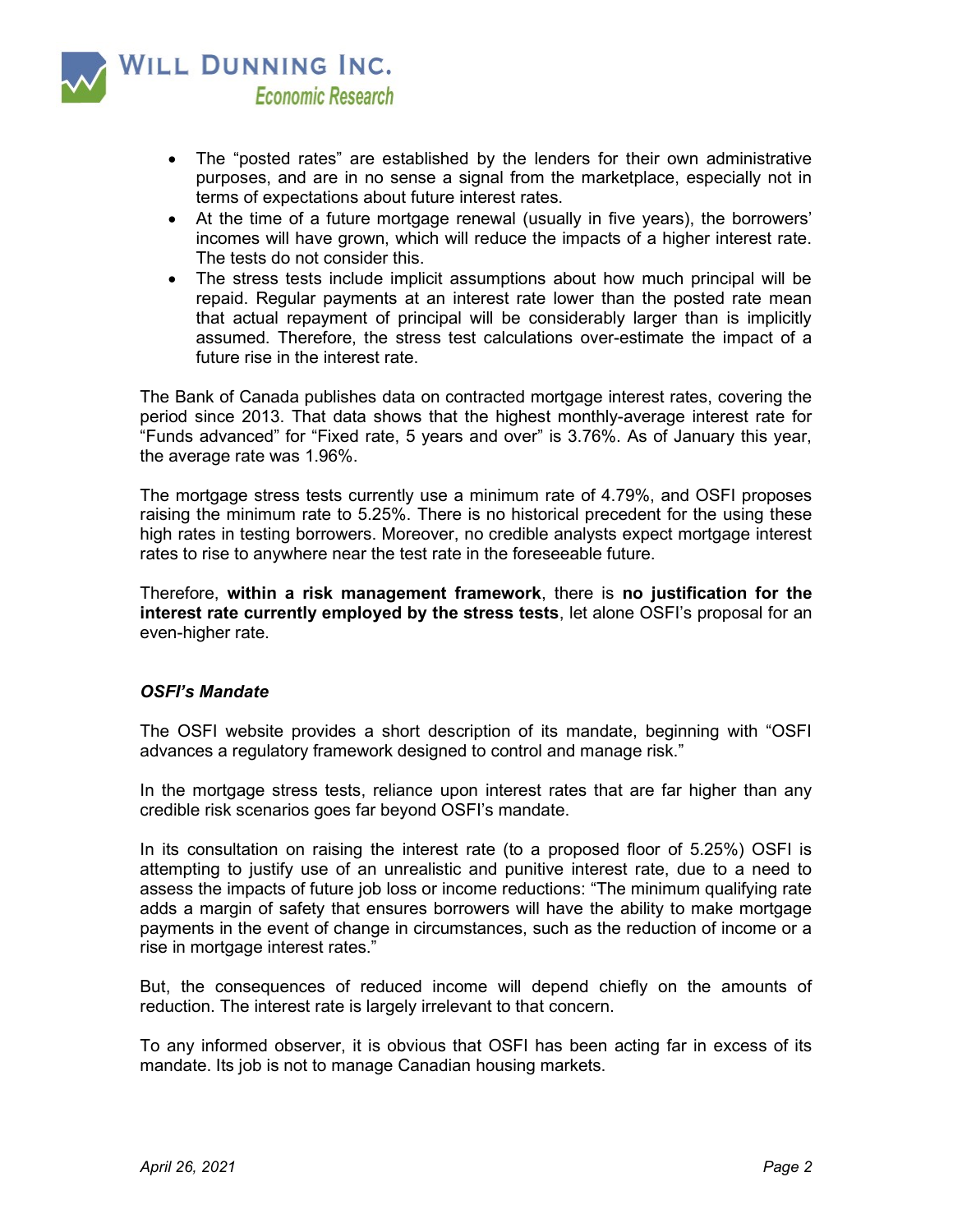

### The Consequence of Suppressive Policies

The home ownership rate in Canada rose for a generation, from 62.6% in 1991 to 69.0% in 2011. There were multiple factors supporting this. Broadlyspeaking, this can be seen as a very positive result of social and economic progress in Canada. But, after 2011, the home ownership rate fell by a substantial amount, to 67.8% as of 2016.

There are multiple causes for the reversal. Among these are regulatory changes: during the past decade, a series of new regulations has reduced access to mortgage financing. The impact has been especially hard on young Canadians, who are now finding it much more difficult to become home owners. This chart shows that for the age groups up to 39 years, the ownership rate fell by about percentage points during 2011 to 2016.





Using Census data for 2011 and 2016, it can be calculated that if the home ownership rates had been unchanged, in 2016 there would have been (in excess of) 200,000 more home owners in Canada than there actually were. A large part of this reduction is due to changes in mortgage policies.

The hardest-hitting policy change was the elimination of 30-year amortization periods for insured mortgages, which took effect in July 2012: the drop in the ownership rate during 2011 to 2016 is clearly linked to that policy. Since the 2016, the mortgage stress tests have become an added impediment.

The most recent comprehensive data is from the 2016 Census. Based on housing market data, it appears likely that there has been further erosion of home ownership in Canada. Again, in significant measure this is due to policies.